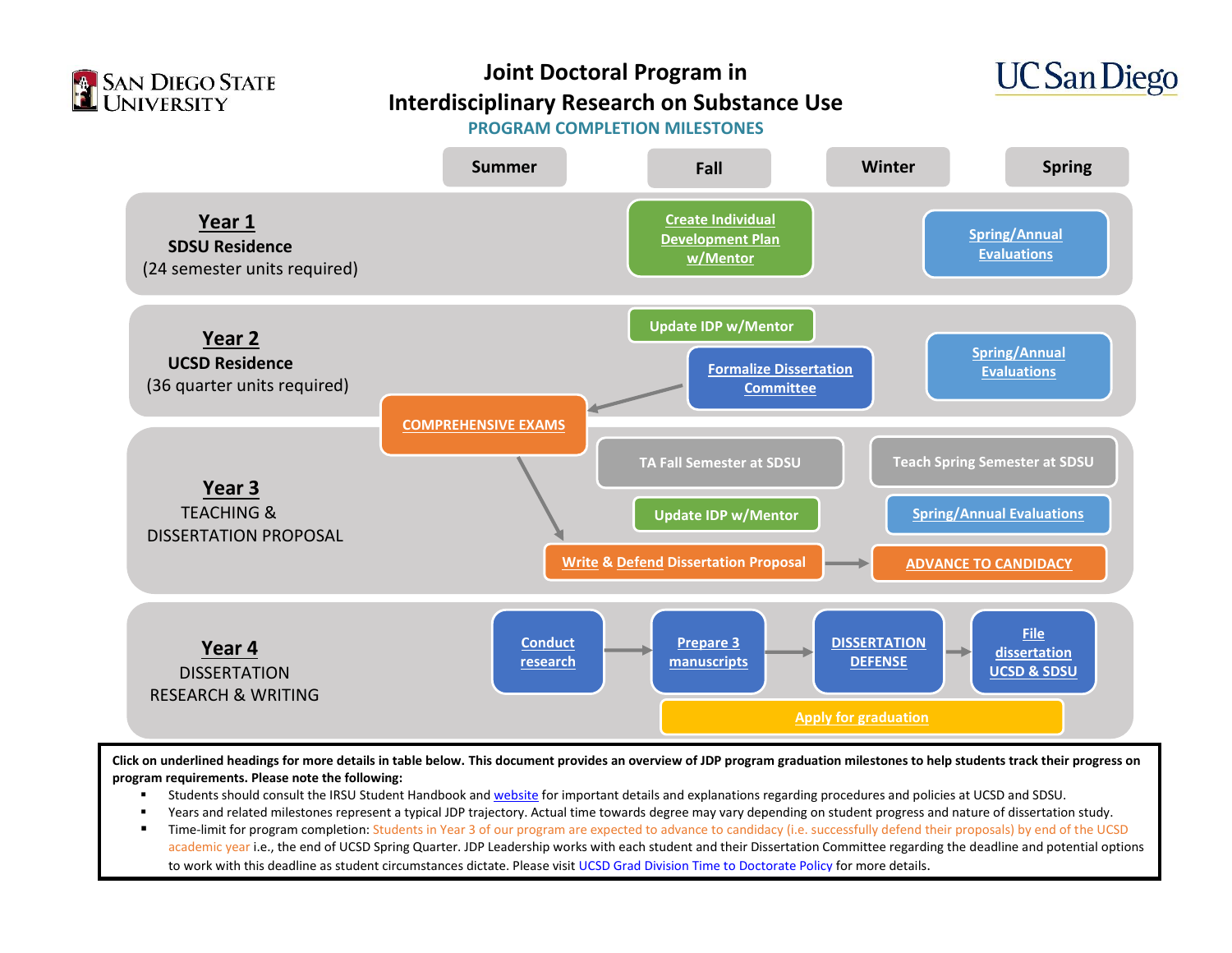<span id="page-1-4"></span><span id="page-1-3"></span><span id="page-1-2"></span><span id="page-1-1"></span><span id="page-1-0"></span>

|                        | Program Milestone                                                                                                                                                                                                                                                                                                                                                                                                                                                                                                                                                                                                                                                                                                                                                                                                | <b>Explanation and related forms</b>                                                                                                                                                                                                                                                                                                                                                                                                                                                                                                                                                                                                                                                                                                                      | Instructions/Websites for reference                                                                                                                                                                                                                                                                                                                                                                                                                                                                                                                                                                                                                                                                                                                                                                                                                                                                                                   |  |  |
|------------------------|------------------------------------------------------------------------------------------------------------------------------------------------------------------------------------------------------------------------------------------------------------------------------------------------------------------------------------------------------------------------------------------------------------------------------------------------------------------------------------------------------------------------------------------------------------------------------------------------------------------------------------------------------------------------------------------------------------------------------------------------------------------------------------------------------------------|-----------------------------------------------------------------------------------------------------------------------------------------------------------------------------------------------------------------------------------------------------------------------------------------------------------------------------------------------------------------------------------------------------------------------------------------------------------------------------------------------------------------------------------------------------------------------------------------------------------------------------------------------------------------------------------------------------------------------------------------------------------|---------------------------------------------------------------------------------------------------------------------------------------------------------------------------------------------------------------------------------------------------------------------------------------------------------------------------------------------------------------------------------------------------------------------------------------------------------------------------------------------------------------------------------------------------------------------------------------------------------------------------------------------------------------------------------------------------------------------------------------------------------------------------------------------------------------------------------------------------------------------------------------------------------------------------------------|--|--|
| Year<br>$\mathbf{1}$   | <b>SDSU Residence</b><br>L.<br>SDSU 24 semester units required                                                                                                                                                                                                                                                                                                                                                                                                                                                                                                                                                                                                                                                                                                                                                   | Fall & Spring Semester                                                                                                                                                                                                                                                                                                                                                                                                                                                                                                                                                                                                                                                                                                                                    | Register for classes using <b>SDSU WebPortal</b>                                                                                                                                                                                                                                                                                                                                                                                                                                                                                                                                                                                                                                                                                                                                                                                                                                                                                      |  |  |
|                        | Create Individual Development Plan (IDP)<br>with your mentor.                                                                                                                                                                                                                                                                                                                                                                                                                                                                                                                                                                                                                                                                                                                                                    | Submit to UCSD JDP IRSU Coordinator                                                                                                                                                                                                                                                                                                                                                                                                                                                                                                                                                                                                                                                                                                                       | http://myidp.sciencecareers.org                                                                                                                                                                                                                                                                                                                                                                                                                                                                                                                                                                                                                                                                                                                                                                                                                                                                                                       |  |  |
| Year<br>$\overline{2}$ | <b>UCSD Residence</b><br>н.<br>UCSD: 36 quarter units required                                                                                                                                                                                                                                                                                                                                                                                                                                                                                                                                                                                                                                                                                                                                                   | Fall, Winter, & Spring Quarter                                                                                                                                                                                                                                                                                                                                                                                                                                                                                                                                                                                                                                                                                                                            | UCSD Tools for enrolling in classes:<br>https://students.ucsd.edu/academics/enroll<br>/index.html                                                                                                                                                                                                                                                                                                                                                                                                                                                                                                                                                                                                                                                                                                                                                                                                                                     |  |  |
|                        | Update Individual Development Plan                                                                                                                                                                                                                                                                                                                                                                                                                                                                                                                                                                                                                                                                                                                                                                               | Submit updated IDP to the UCSD JDP IRSU<br>Coordinator                                                                                                                                                                                                                                                                                                                                                                                                                                                                                                                                                                                                                                                                                                    | http://myidp.sciencecareers.org                                                                                                                                                                                                                                                                                                                                                                                                                                                                                                                                                                                                                                                                                                                                                                                                                                                                                                       |  |  |
|                        | III. Formalize Dissertation Committee<br>1) Students are required to contact their<br>desired committee members regarding their<br>willingness to serve.<br>2) The student will then submit a JDP 2 form<br>to the UCSD JDP Coordinator. The UCSD JDP<br>Coordinator initiates electronic JDP 2 form<br>for approval (from UCSD Grad Division and<br>Program Directors) before Comprehensive<br>Exam is taken by students.<br>3) In the event that a new committee member<br>is added or replaced, use $-$ JDP 4 form, the<br><b>Reconstitution of Dissertation Committee</b><br>Form.<br>Note:<br>The Dissertation Committee (JDP 2) must be<br>approved prior to the students' undertaking the<br>Comprehensive Exam and Oral Qualifying Exam.<br>Committee members will also receive results of<br>Comp Exam. | <b>Doctoral Committee Composition:</b><br>1. Chair<br>2. Member 2 (and Co-Chair, if applicable)<br>3. Member 3<br>4. Member 4<br>5. Member 5 (one tenured or emeritus member<br>from outside the student's department)<br>6. (optional)<br>Minimum 5 members (six possible)<br>2 from Department of Medicine,<br>$\bullet$<br>2 School of Social Work or SDSU faculty from<br>$\bullet$<br>other departments who have been approved to<br>serve as Committee Members (non-chair<br>positions)<br>One outside person not from either department<br>$\bullet$<br>(from either institution).<br>At least 2 members differing in academic<br>specialty from student, regardless of whether<br>members are from inside or outside the<br>student's department. | Please be sure to read UCSD's Doctoral<br><b>Committee Policy</b><br>And be sure to refer to the UCSD Doctoral<br><b>Committee Membership Table* when</b><br>forming your committee.<br>*Note: On a case-by-case basis, a student may<br>request JDP Directorship support to seek an<br>exception from the UCSD Graduate Division<br>Dean in order to request inclusion of a<br>committee member that does not meet<br>Professor Title as per UCSD guidelines.<br>This may occur, for example if a student has<br>been working with a faculty researcher with<br>substance use research expertise from another<br>department who may not fit the UCSD table<br>criteria for who can serve as committee chair or<br>member of a committee with specialized.<br>PLEASE NOTE THAT Deanship approval is NOT<br>GUARANTEED, therefore students should inquire<br>early if their mentor is suited to serve as Chair or<br>committee member. |  |  |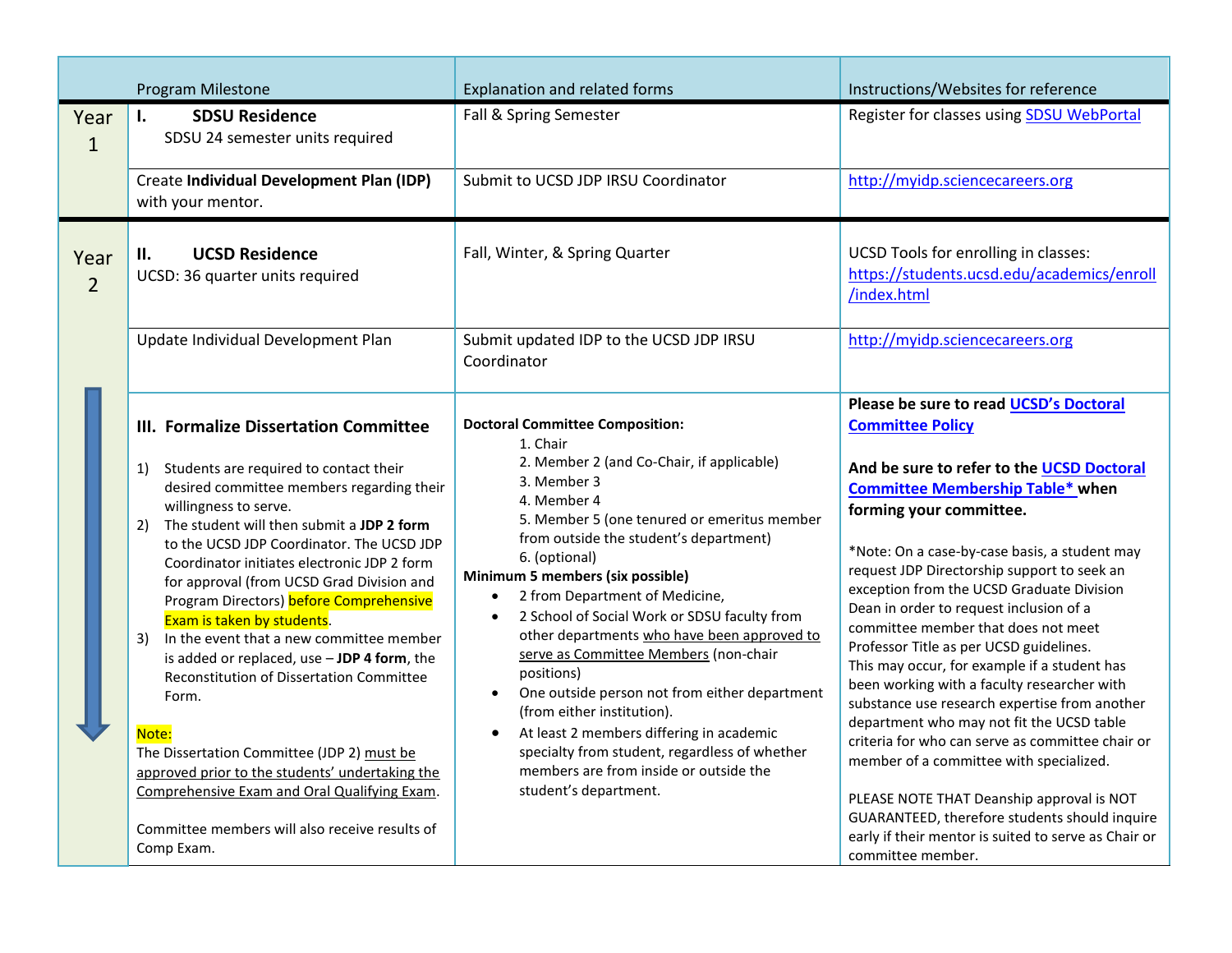**PROGRAM COMPLETION MILESTONES** 

<span id="page-2-0"></span>

| Year 2<br>Cont. | <b>Yearly Spring Evaluation Required:</b><br>To be done each Spring starting Year 2<br>(prior to June 1)                                                                                                                                                                                                                                                                                                                                                                                                                                                                                    | Students will<br>1. complete the Annual Progress Report/Student<br>Assessment form and<br>2. meet with program co-directors and mentor to<br>discuss progress towards program completion                 | <b>Spring/Annual Evaluations</b>                                                                                                                                                                                                                                                                                |  |  |  |  |
|-----------------|---------------------------------------------------------------------------------------------------------------------------------------------------------------------------------------------------------------------------------------------------------------------------------------------------------------------------------------------------------------------------------------------------------------------------------------------------------------------------------------------------------------------------------------------------------------------------------------------|----------------------------------------------------------------------------------------------------------------------------------------------------------------------------------------------------------|-----------------------------------------------------------------------------------------------------------------------------------------------------------------------------------------------------------------------------------------------------------------------------------------------------------------|--|--|--|--|
|                 | IV. Complete Written Comprehensive<br>Exam<br>(This step is typically in the summer after<br>the student has completed their UCSD<br>residency)<br>The Comprehensive Exam is comprised of<br>questions drawing from core courses:<br>Section I. Pharmacology,<br>Section II. Behavioral Theories,<br>III. Research methods-- includes<br>global health research course<br>topics, and<br>Section IV. Data analytic approaches<br>and application of statistical<br>procedures.<br>Material for the examination will be derived<br>from course materials related to respective<br>sequences. | The Comprehensive Exam can be taken once SDSU<br>and UCSD units have been completed and<br>Dissertation Committee members have been<br>approved. Student must be in good academic<br>standing (3.0 GPA). | As per JDP policy, exam questions will be<br>developed and graded by members of the<br>student's committee and core course<br>instructors.<br>A passing score of 80% (average of exam<br>sections) is required to pass the written<br>comprehensive exam with 70% minimum for<br>any given section of the exam. |  |  |  |  |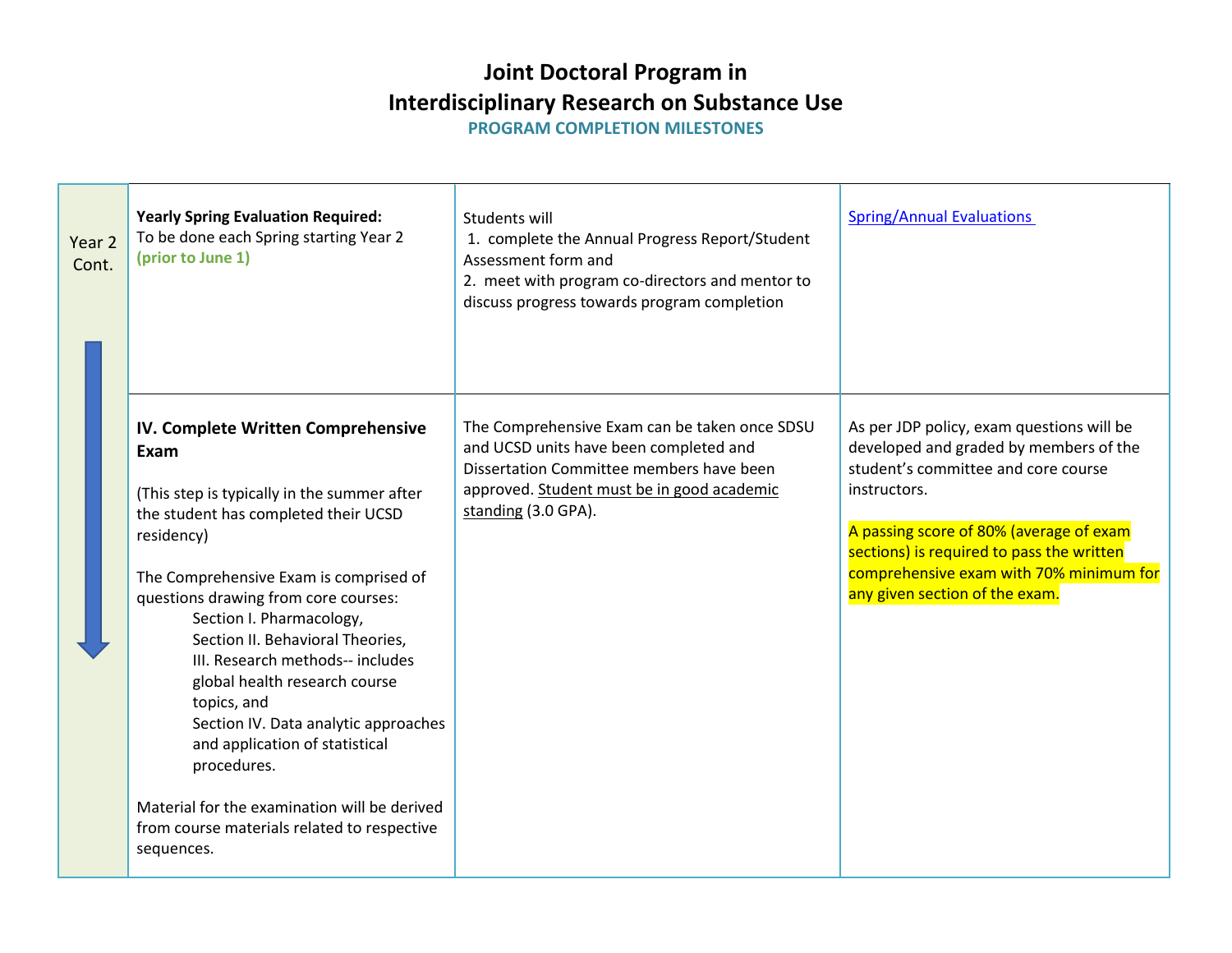<span id="page-3-1"></span><span id="page-3-0"></span>

|                        | Program Milestone                                                                                                                                                  | <b>Explanation and related forms</b>                                                                                                                                                                                                                                                                                                                                                                                                                                                                      | Instructions/Websites for reference                                                                                 |  |  |  |
|------------------------|--------------------------------------------------------------------------------------------------------------------------------------------------------------------|-----------------------------------------------------------------------------------------------------------------------------------------------------------------------------------------------------------------------------------------------------------------------------------------------------------------------------------------------------------------------------------------------------------------------------------------------------------------------------------------------------------|---------------------------------------------------------------------------------------------------------------------|--|--|--|
| Year<br>$\overline{3}$ | V. Students will TA at SDSU (Fall and<br>Spring) During Year 3 of the Program                                                                                      | As part of the student's sponsored TA-ship they will<br>teach undergraduate and/or masters level courses in<br>the School of Social Work. Teaching assignments are<br>provided to students in the summer before<br>instruction begins. Students are placed with a faculty<br>instructional mentor in the Fall, then serve as<br>Instructor of Record for the same class in the Spring                                                                                                                     |                                                                                                                     |  |  |  |
|                        | Yearly Spring Evaluation Required:<br>To be done each Spring starting Year 2<br>(prior to June 1)                                                                  | Students will<br>1. complete the Annual Progress Report/Student<br>Assessment form and<br>2. meet with program co-directors and mentor to<br>discuss progress towards program completion<br>3. Submit an updated version of your IDP to the<br><b>UCSD JDP Coordinator</b>                                                                                                                                                                                                                                | <b>Spring/Annual Evaluations</b>                                                                                    |  |  |  |
|                        | <b>VI. Dissertation proposal</b><br>Discuss proposed dissertation topic with<br>Committee Chair and members (through<br>individual meetings with members & e-mail) | Dissertation proposal will be developed in NIH<br>proposal format.<br>Preparation of Dissertation Proposal (overview only)<br>1. Dissertation title<br>2. Propose 3-papers that will comprise the core of<br>your dissertation-the actual dissertation will<br>include additional chapters meant to give cohesion<br>and define your study topic<br>3. Literature Review,<br>4. Development of study aims and hypotheses;<br>5. Methods: i. Conceptual or theoretical framework,<br>ii. Analytic approach | Student must send dissertation proposal<br>document to committee at least 10 days<br>prior to the proposal defense. |  |  |  |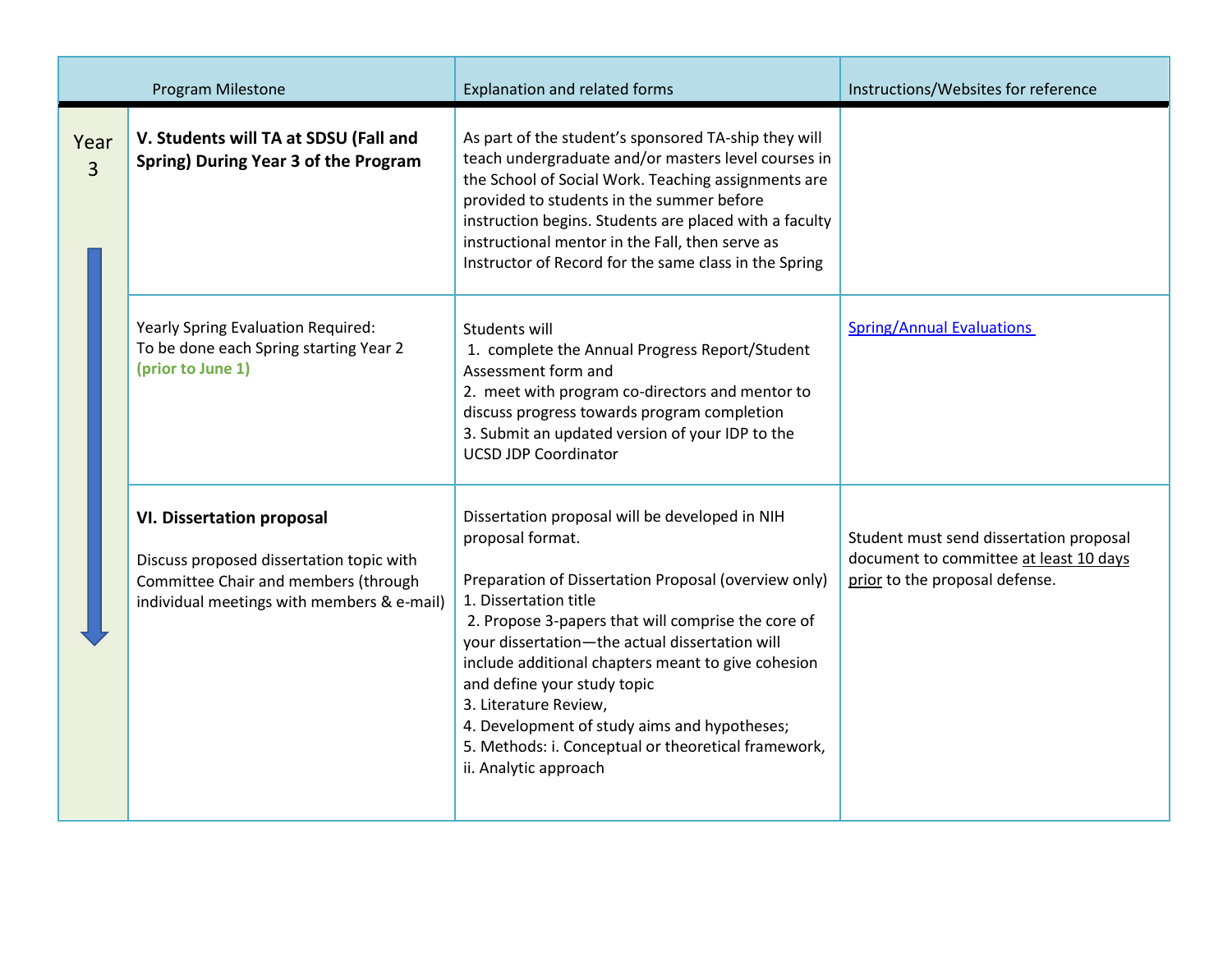<span id="page-4-0"></span>**PROGRAM COMPLETION MILESTONES** 

<span id="page-4-1"></span>

| Year 3<br>Cont. | <b>VII. Advancing to candidacy</b><br>Reminder: In order to advance to candidacy,<br>students must have                                                                                                                                   | Steps to advance to candidacy:<br>1) Oral Defense of Dissertation Proposal<br>Presentation should be succinct and provide<br>sufficient information about research plan,                                                                                             | Student should schedule proposal defense<br>with committee                                                                                                                                                                                                                                             |
|-----------------|-------------------------------------------------------------------------------------------------------------------------------------------------------------------------------------------------------------------------------------------|----------------------------------------------------------------------------------------------------------------------------------------------------------------------------------------------------------------------------------------------------------------------|--------------------------------------------------------------------------------------------------------------------------------------------------------------------------------------------------------------------------------------------------------------------------------------------------------|
|                 | a) completed their course work,<br>b) passed a take-home qualifying<br>examination,<br>c) developed a proposal of their dissertation                                                                                                      | methodology (including IRB approval<br>plans/status), feasibility & proposed<br>timeline.                                                                                                                                                                            |                                                                                                                                                                                                                                                                                                        |
|                 | research (NIH-style proposal format), and<br>will need to<br>d) pass an oral defense of their dissertation<br>proposal with their committee (WHICH<br><b>MUST BE COMPLETED BY THE END OF THE</b><br><b>UCSD SPRING QUARTER IN YEAR 3)</b> | 2) Completion of JDP Form 3* (REPORT OF THE<br><b>QUALIFYING EXAMINATION AND</b><br>ADVANCEMENT TO CANDIDACY FOR THE<br>DEGREE OF DOCTOR OF PHILOSOPHY)<br>work with SDSU program coordinator to<br>initiate<br>*(electronic as of Spring 2020)                      | The JDP3 should include the date the<br>student passed the Qualifying Exam (correct<br>sequence with the JDP 2 form).<br>The workflow is as follows:<br>SDSU coordinator > committee > co-<br>directors > student > SDSU Graduate Affairs<br>> UCSD Graduate Division > final copy sent<br>to everyone |
|                 |                                                                                                                                                                                                                                           | Steps 1 & 2 are completed in tandem:<br>1- Set date for Qualifying Exam to defend the<br>proposal                                                                                                                                                                    |                                                                                                                                                                                                                                                                                                        |
|                 |                                                                                                                                                                                                                                           | 2- JDP 3 form requires multiple steps to<br>complete and requires a \$50 fee paid to the<br><b>UCSD Cashier</b><br>Traditionally, JDP 3 form was taken to the defense of<br>the dissertation proposal (now signed electronically by<br>committee after the defense). | Once the JDP3 has been processed & fee has<br>been paid, the student should receive a<br>letter via email from UC San Diego stating<br>that he/she has been advanced to<br>candidacy.                                                                                                                  |
|                 | Obtain IRB approval for study* (Can be<br>done at the same time at the same time as<br>Proposal and Defense)                                                                                                                              | See instructions for joint-approval process from<br><b>UCSD and SDSU</b><br>https://irb.ucsd.edu/JDP IRB Cover Sheet.pdf                                                                                                                                             | After finalizing procedures with Committee<br>member guidance and approval                                                                                                                                                                                                                             |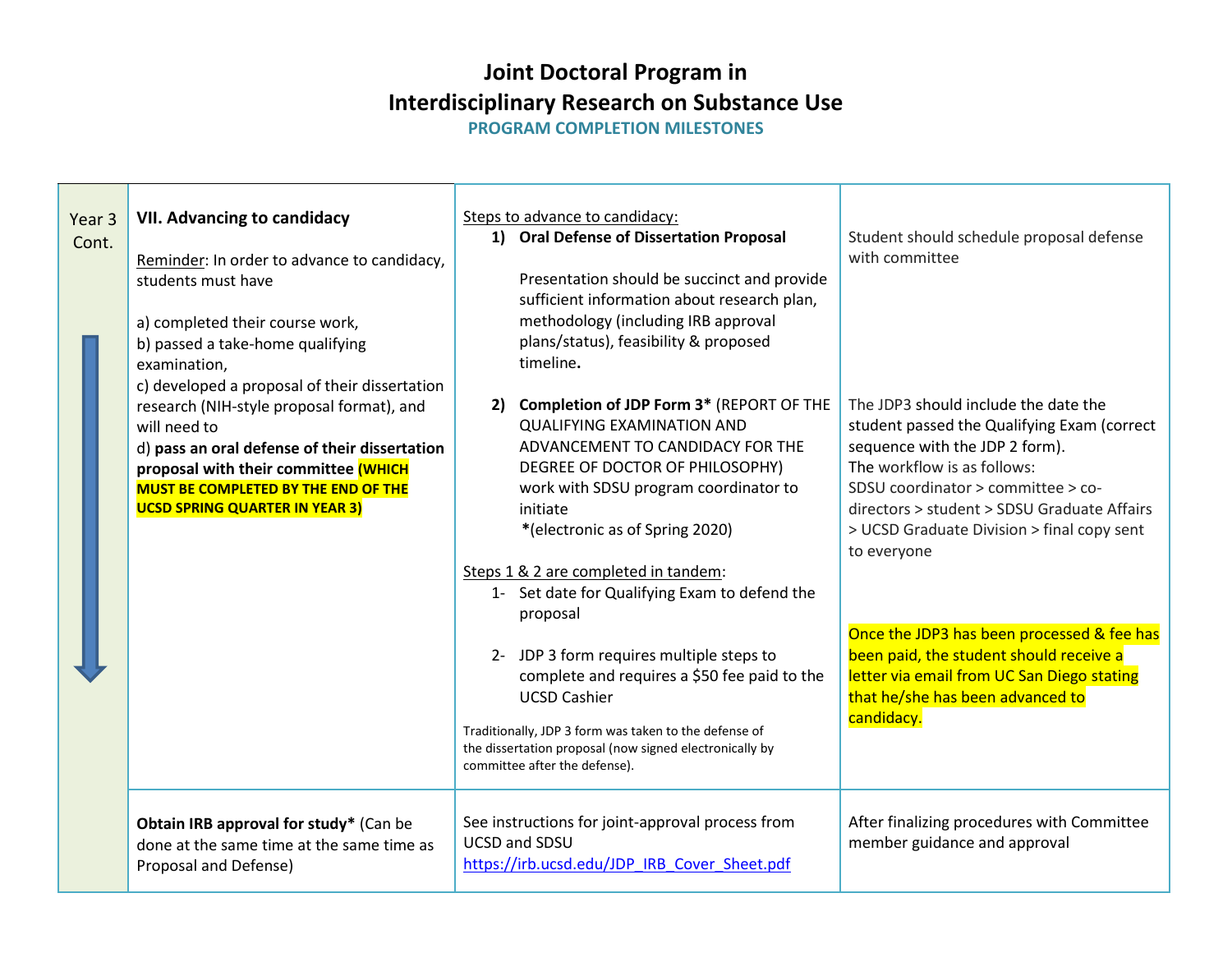<span id="page-5-1"></span><span id="page-5-0"></span>

|                                                                                                                                                              | *International studies may require IRB<br>approval from agency in the foreign country                                                                                                                                                                                                                                                                                                                                                                                          | https://irb.ucsd.edu/JDP IRB SDSU UCSD IRB Fact<br>Sheet.pdf                                                                                                                                                                                                                                                                                                                                                                                                                                                                                                  | Plan for additional time that may be needed<br>for this process including re-submissions and<br>review by IRB in foreign country if research<br>will be conducted outside the U.S.<br>Student can register in SW 897 3 units and<br>SW 899 3 units to be considered full time. |  |  |  |  |  |
|--------------------------------------------------------------------------------------------------------------------------------------------------------------|--------------------------------------------------------------------------------------------------------------------------------------------------------------------------------------------------------------------------------------------------------------------------------------------------------------------------------------------------------------------------------------------------------------------------------------------------------------------------------|---------------------------------------------------------------------------------------------------------------------------------------------------------------------------------------------------------------------------------------------------------------------------------------------------------------------------------------------------------------------------------------------------------------------------------------------------------------------------------------------------------------------------------------------------------------|--------------------------------------------------------------------------------------------------------------------------------------------------------------------------------------------------------------------------------------------------------------------------------|--|--|--|--|--|
|                                                                                                                                                              |                                                                                                                                                                                                                                                                                                                                                                                                                                                                                | ADVANCED TO CANDIDACY AND OFFICIALLY CONSIDERED A "DOCTORAL CANDIDATE"                                                                                                                                                                                                                                                                                                                                                                                                                                                                                        |                                                                                                                                                                                                                                                                                |  |  |  |  |  |
| Year<br>$\overline{4}$                                                                                                                                       | Update Individual Development Plan                                                                                                                                                                                                                                                                                                                                                                                                                                             | Submit updated IDP to the UCSD JDP IRSU<br>Coordinator                                                                                                                                                                                                                                                                                                                                                                                                                                                                                                        | http://myidp.sciencecareers.org                                                                                                                                                                                                                                                |  |  |  |  |  |
|                                                                                                                                                              | VIII. Conduct dissertation research and<br>write the dissertation<br>Overview: Data collection (if original data),<br>analysis, results and interpretation of<br>results, conclusions, implications for<br>substance use research<br>Student should provide continuing research<br>updates to their committee (e.g. Monthly or<br>as deemed necessary by Committee Chair)<br>and be in touch with committee members<br>who can provide guidance on specific<br>research issues | Time required for this period will depend on nature<br>of research study and student progress<br>JDP STUDENTS MUST CONTINUE ONGOING SDSU<br>REGISTRATION FOR FALL AND SPRING SEMESTERS*<br>6 UNITS of SW 897 AT SDSU (except for semester<br>when student will defend)<br>If planning to defend dissertation in the summer,<br>you must register for summer SW 899 at least one<br>unit.<br>Students will be simultaneously enrolled at UCSD in<br>order to maintain library and parking privileges<br>* SDSU Fees must continue to be paid during<br>program | Read UCSD Graduate Division's<br><b>Preparation and Submission Manual for</b><br>Doctoral and master's Theses "Bluebook"<br>2019-2020<br>& instructions on Dissertation & Thesis<br>Submission                                                                                 |  |  |  |  |  |
| In the SDSU semester in which the student will defend their dissertation (i.e., their FINAL semester in the program),<br>the student MUST sign up for SW 899 |                                                                                                                                                                                                                                                                                                                                                                                                                                                                                |                                                                                                                                                                                                                                                                                                                                                                                                                                                                                                                                                               |                                                                                                                                                                                                                                                                                |  |  |  |  |  |

(See Sample Dissertation Workplan [below\)](#page-9-0)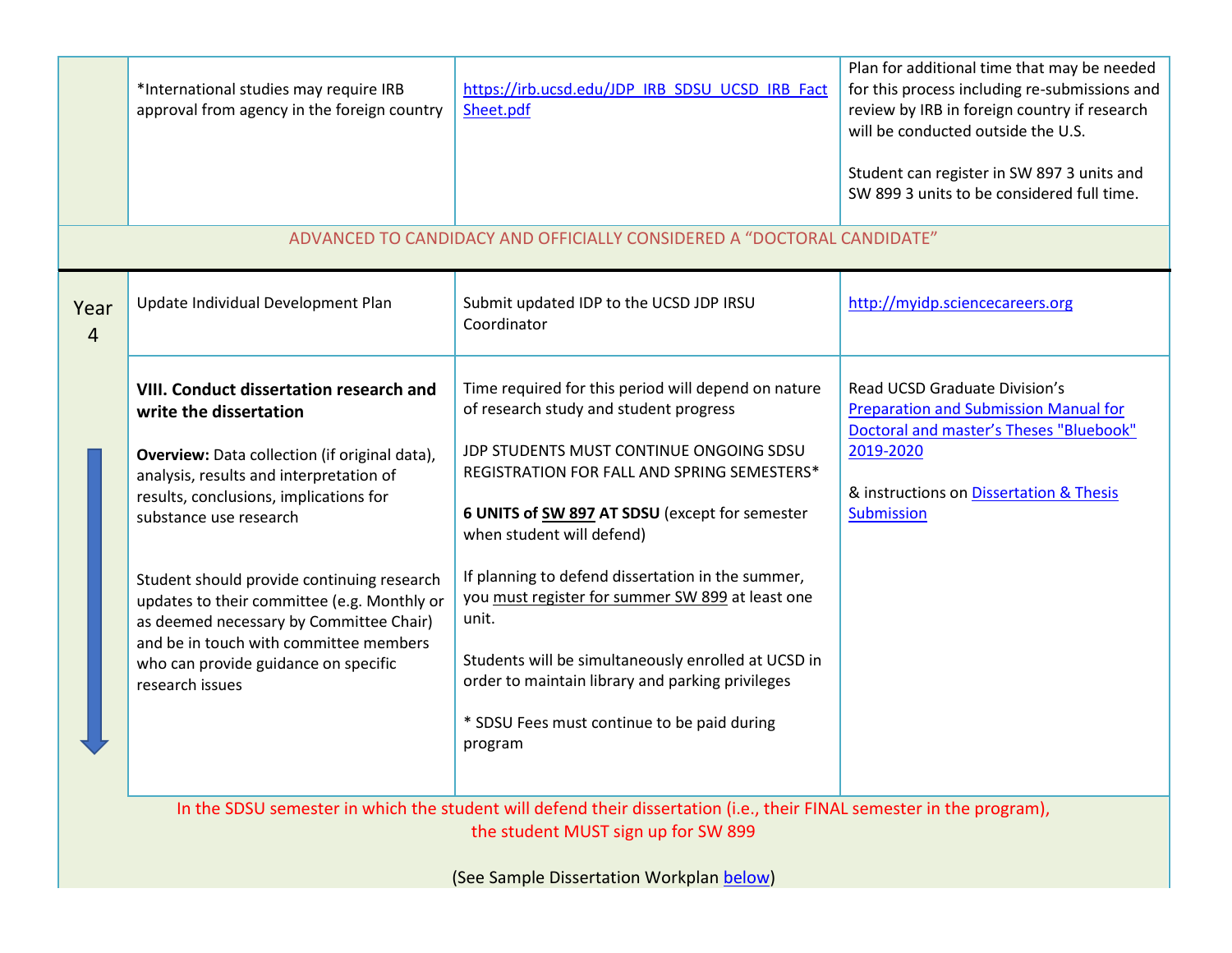**PROGRAM COMPLETION MILESTONES** 

<span id="page-6-0"></span>

| Year 4<br>cont. | IX. Schedule dissertation defense date<br>with Committee<br>Once the Doctoral Candidate has<br>established with his or her Committee that<br>student is on track to finish their<br>dissertation | Given faculty schedules, it is highly recommended<br>that the candidate agree upon their dissertation<br>defense date with their committee about 4 months<br>prior to defending                                                                                                                                                       |                                                                                                                                                                                                                                                                          |  |  |
|-----------------|--------------------------------------------------------------------------------------------------------------------------------------------------------------------------------------------------|---------------------------------------------------------------------------------------------------------------------------------------------------------------------------------------------------------------------------------------------------------------------------------------------------------------------------------------|--------------------------------------------------------------------------------------------------------------------------------------------------------------------------------------------------------------------------------------------------------------------------|--|--|
|                 | X. Meet with UCSD Graduate Division<br>(Sara Miceli at UCSD)<br>for preliminary dissertation formatting<br>appointment                                                                           | UCSD requires Doctoral students to file an electronic<br>copy of their dissertation or thesis.<br>JDP students also submit electronic version of the<br>dissertation to SDSU.                                                                                                                                                         | Schedule approximately one month before<br>defending your dissertation at which time<br>you will present your completed dissertation<br>(or nearly completed) so that they can<br>review and provide feedback and formatting<br>edits.                                   |  |  |
|                 | XI. Provide dissertation final draft to<br>the Committee for review and comment                                                                                                                  | This MUST be done at least 30 days prior to the<br>dissertation defense to allow for committee<br>feedback                                                                                                                                                                                                                            |                                                                                                                                                                                                                                                                          |  |  |
|                 | XII. Defense of the dissertation<br>&<br><b>Report of Final Examination (JDP 5)</b>                                                                                                              | If the Candidate receives a "pass" from their<br>committee after the defense, the committee chair<br>will notify SDSU IRSU coordinator for initiation of<br>the JDP 5. IF the Candidate must complete<br>additional work prior to Committee sign off, the final<br>signatures may be delayed as per Chair and<br>Committee agreement. | Defending in the Summer: you would need<br>to enroll in SDSU SW 899 dissertation units<br>(at least one).<br>Note that summer units are not covered by<br>our JDP but some mentors may be able to<br>help offset some of the costs.<br>UCSD summer deadline to file your |  |  |
|                 |                                                                                                                                                                                                  |                                                                                                                                                                                                                                                                                                                                       | dissertation: you will need to have your<br>dissertation completed and defended,                                                                                                                                                                                         |  |  |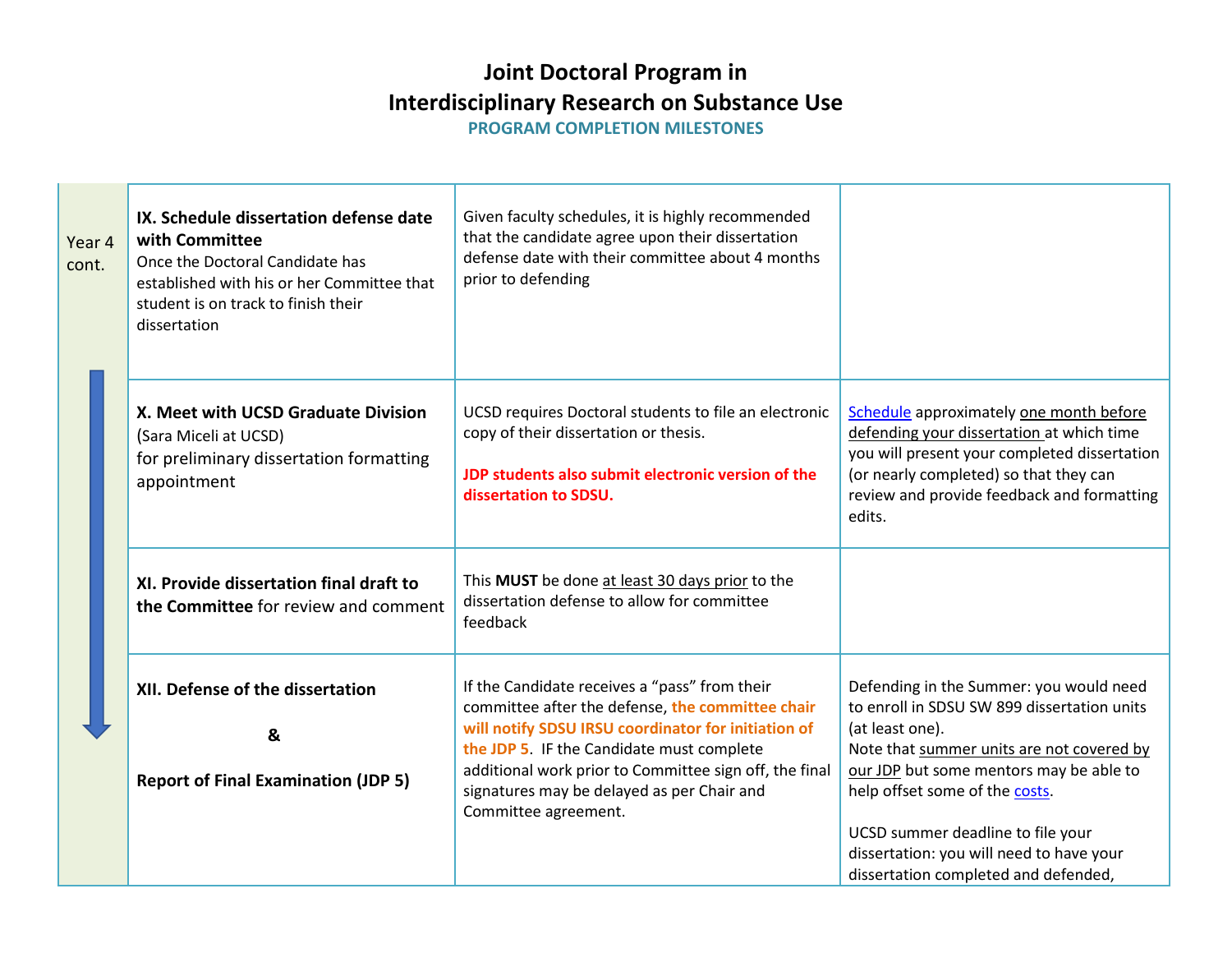<span id="page-7-1"></span><span id="page-7-0"></span>

|                                                                                                                                                                                      |                                                                                                                                                                                                                                                                                                                                                                                                                                                                                                                                                                                                                                                                                                                                                                                                                                                                                                                                                                                                                                                                                                                                                                                                                | signature pages from your committee,<br>dissertation formatted as specified in the<br>UCSD Bluebook, and the dissertation must<br>be approved by the Dean, UCSD Graduate<br>Division by September 6 <sup>th</sup>                                                                                                                  |
|--------------------------------------------------------------------------------------------------------------------------------------------------------------------------------------|----------------------------------------------------------------------------------------------------------------------------------------------------------------------------------------------------------------------------------------------------------------------------------------------------------------------------------------------------------------------------------------------------------------------------------------------------------------------------------------------------------------------------------------------------------------------------------------------------------------------------------------------------------------------------------------------------------------------------------------------------------------------------------------------------------------------------------------------------------------------------------------------------------------------------------------------------------------------------------------------------------------------------------------------------------------------------------------------------------------------------------------------------------------------------------------------------------------|------------------------------------------------------------------------------------------------------------------------------------------------------------------------------------------------------------------------------------------------------------------------------------------------------------------------------------|
| XIII. Second appointment with UCSD<br><b>Graduate Division (Sara Miceli)</b><br>for final dissertation submission<br>Schedule the appointment here:<br>https://gd-calendar.ucsd.edu/ | Necessary Documents/action for Submission of the<br>Doctoral Dissertation for a Joint Ph.D. with<br><b>SDSU</b> (electronic filing only)<br>· For SDSU file PDF<br>at: www.montezumapublishing.com<br>· For UC San Diego file PDF<br>at: www.etdadmin.com at least one day prior to<br>final appointment with the Graduate Division<br>· Two copies of the first page of the abstract (on<br>plain paper) 54<br>· JDP5 Form, obtained from the graduate program<br>and signed by all committee members and the chair<br>of the graduate program, attesting that the student<br>has passed the defense and that the student has<br>completed all requirements for the degree<br>· Original signature page, signed in permanent ink<br>· Dissertation and Thesis Release Form<br>(http://grad.ucsd.edu/ files/academics/DissertThesi<br>sReleaseTemplate.pdf)<br>· Survey of Earned Doctorates certificate<br>(https://sed-ncses.org) (explanation of what the<br><b>Survey of Earned Doctorates</b><br>is: https://www.nsf.gov/statistics/srvydoctorates/<br>· UC San Diego Graduate Survey confirmation page<br>(web link to survey was emailed to students before<br>the final Graduate Division appointment) | Refer to UCSD Graduate Division's<br><b>Preparation and Submission Manual for</b><br>Doctoral and master's Theses "Bluebook"<br>2019-2020<br>& instructions on Dissertation & Thesis<br><b>Submission</b><br>Students must pay a filing fee of \$188 to<br>UCSD after scheduling the Final<br>Appointment at the Graduate Division |
| XIV. Applying for graduation and final<br>requirements                                                                                                                               | Regardless of which institution's commencement<br>ceremony you wish to participate in you must<br>apply for graduation at SDSU. If you plan to<br>participate in the commencement ceremony at<br>UCSD, you must also apply for graduation there.                                                                                                                                                                                                                                                                                                                                                                                                                                                                                                                                                                                                                                                                                                                                                                                                                                                                                                                                                               | Enrolled students must apply online through<br>the <b>SDSU</b> WebPortal by selecting the Apply<br>to Graduate menu option.<br><b>SDSU</b> graduation deadlines                                                                                                                                                                    |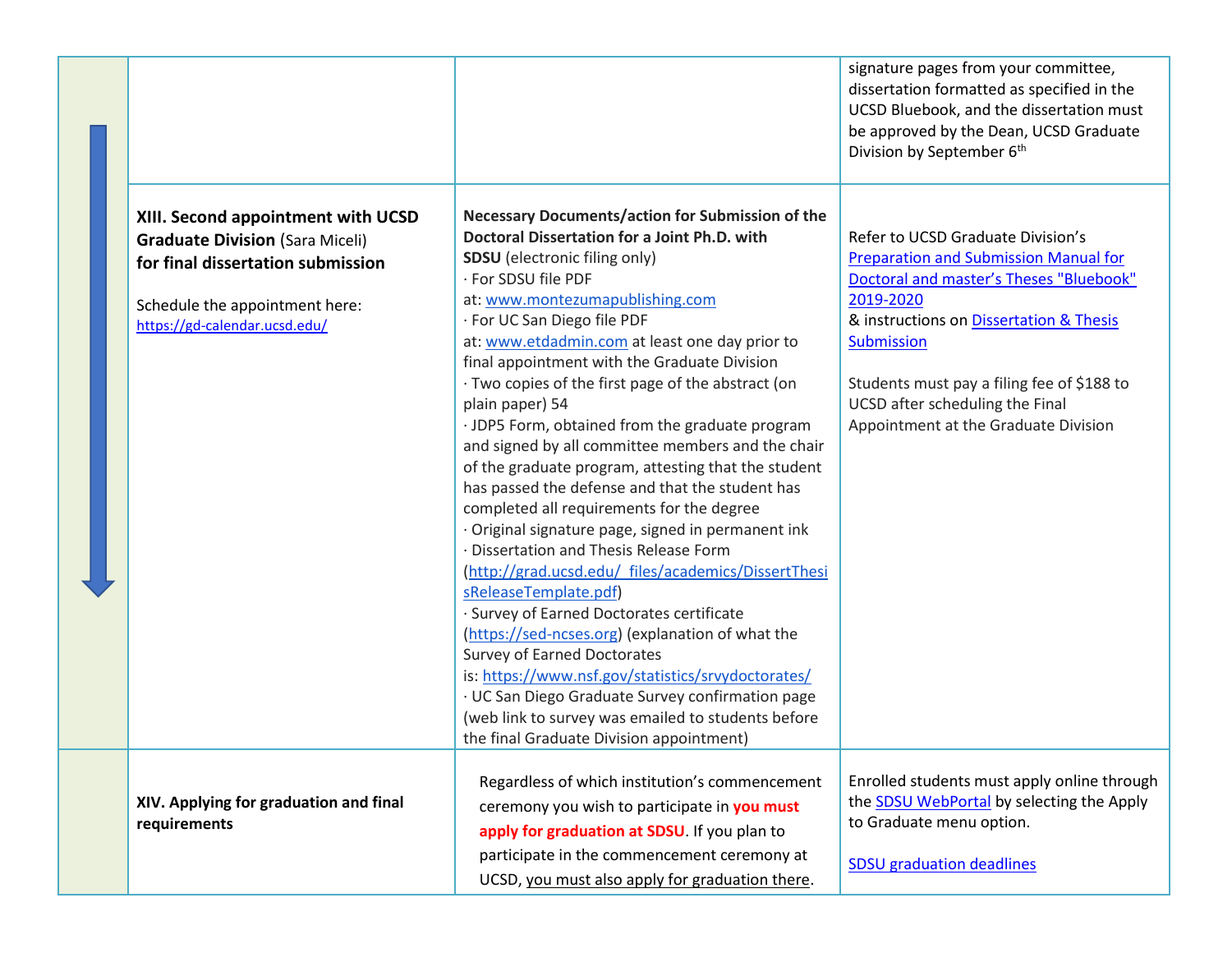**PROGRAM COMPLETION MILESTONES** 

| Year 4<br>cont. | Note that: Doctoral degrees* are conferred<br>by UCSD, but you graduate from SDSU.<br>*Degrees are granted four times a year; the<br>degree conferral date is the last official day<br>of each quarter. Students must finish all<br>requirements by the final day of the quarter<br>as published in the Office of the Registrar's<br>quarterly Schedule of Classes and UCSD<br><b>Enrollment and Registration Calendars</b><br>to get a degree dated that quarter | This will be done at the interview with UCSD Grad<br>Division.<br>The completed graduation application, along with<br>a one-time \$100 nonrefundable filing fee, must be<br>submitted to SDSU's Office of Advising &<br>Evaluations by the published filing period deadline. | General guidelines: Fall term - mid<br>September; Spring/Summer term - early to<br>mid-February.<br>Note:<br>The SDSU Graduate Division is NOT FLEXIBLE<br>regarding the graduation application<br>deadlines for doctoral students. These<br>deadlines are early in each semester. |  |  |  |  |  |  |
|-----------------|-------------------------------------------------------------------------------------------------------------------------------------------------------------------------------------------------------------------------------------------------------------------------------------------------------------------------------------------------------------------------------------------------------------------------------------------------------------------|------------------------------------------------------------------------------------------------------------------------------------------------------------------------------------------------------------------------------------------------------------------------------|------------------------------------------------------------------------------------------------------------------------------------------------------------------------------------------------------------------------------------------------------------------------------------|--|--|--|--|--|--|
|                 | XV. Commencement ceremonies                                                                                                                                                                                                                                                                                                                                                                                                                                       | SDSU Commencement ceremonies are held once a<br>year at the end of the spring semester for students<br>who graduated in December of the previous year,<br>and candidates for graduation in May and August of<br>the current year.                                            | <b>SDSU Commencement</b>                                                                                                                                                                                                                                                           |  |  |  |  |  |  |
|                 |                                                                                                                                                                                                                                                                                                                                                                                                                                                                   | <b>UCSD Graduate Division Commencement</b><br>In order to participate in graduate division<br>commencement, you must meet the following                                                                                                                                      | <b>UCSD Commencement</b><br>Questions can be directed at:<br>gradcommencement@ucsd.edu                                                                                                                                                                                             |  |  |  |  |  |  |
|                 |                                                                                                                                                                                                                                                                                                                                                                                                                                                                   | requirements:<br>Complete the online Virtual<br><b>Commencement Student Registration</b><br>form. Deadline for registration is TBD.<br>Fulfill all degree requirements before the<br>end of the Summer quarter                                                               |                                                                                                                                                                                                                                                                                    |  |  |  |  |  |  |
|                 | Acknowledgements: This form was developed based on the UCSD Graduate Division website and Checklist of Key Milestones, JDP Public Health (Global                                                                                                                                                                                                                                                                                                                  |                                                                                                                                                                                                                                                                              |                                                                                                                                                                                                                                                                                    |  |  |  |  |  |  |

Health), and JDP in Clinical Psychology

**Additional Resources:** [JDP Clinical Psych Dissertation Submission Guidelines](http://clinpsyc.sdsu.edu/student-handbook/program-requirements/dissertation/dissertation-submission-guidelines/)